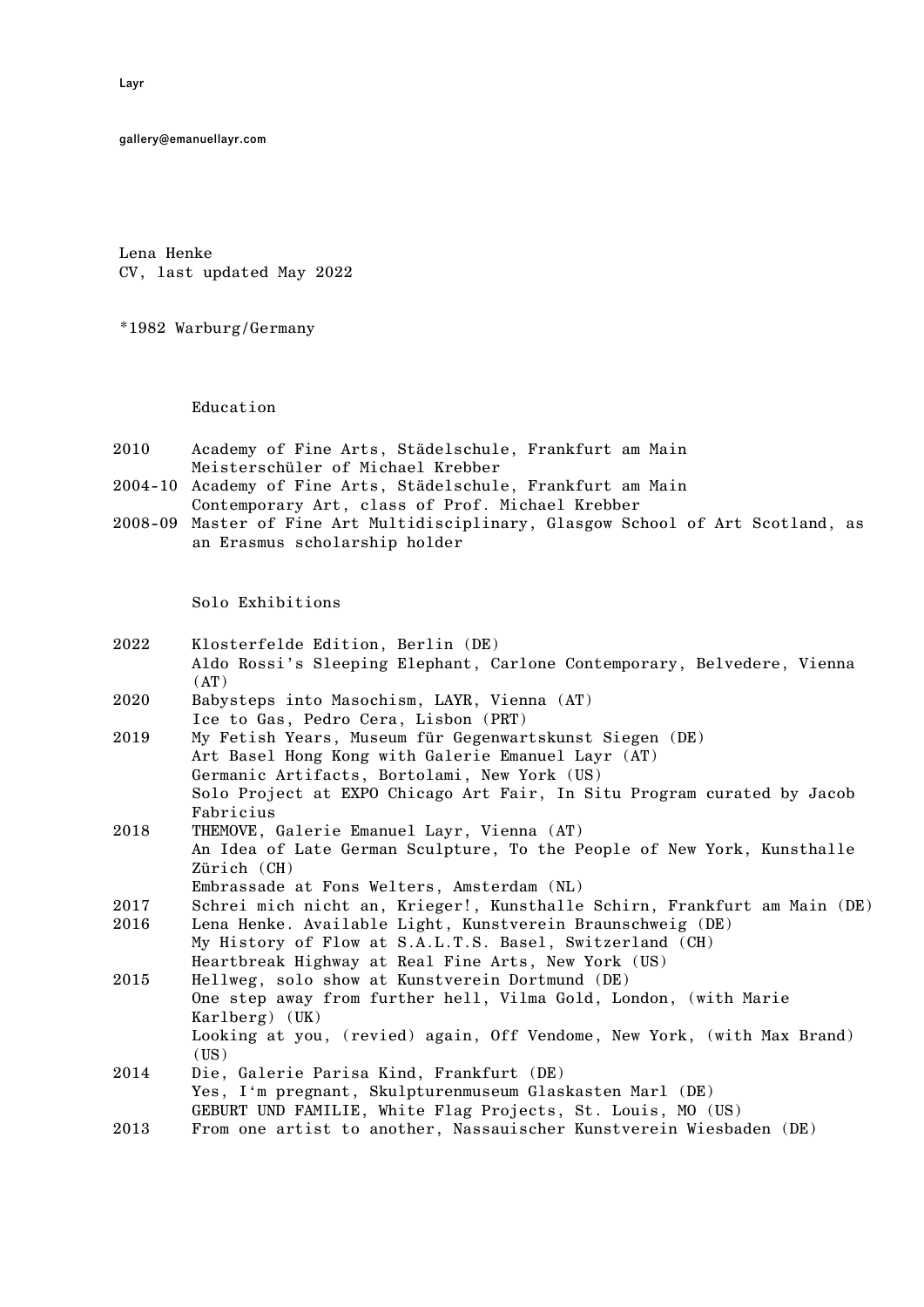| 2012 | SHE SAID SOMETHING LIKE DON'T LET ME WALK THE STAIRS AGAIN I SAID BUT YOU |
|------|---------------------------------------------------------------------------|
|      | LIVE THERE, Real Fine Arts, New York (US)                                 |
|      | Core, Cut, Care, Kunstverein Oldenburg (DE)                               |
|      | Hang Harder, NAK. Neuer Aachener Kunstverein (DE)                         |
|      | H. H. Bennett, Lena Henke and Cars. (together with H. H.Bennett), 1857,   |
|      | 0s1o(N0)                                                                  |
| 2011 | Schlangen im Stall, Galerie Parisa Kind, Frankfurt (DE)                   |
| 2010 | WIR üBER UNS!, Neue Alte Brücke, Frankfurt (DE)                           |
|      | Scandinavian Blonde, Galerie Station Mousonturm, Frankfurt (DE)           |
|      |                                                                           |

FIRE, WATER, ICE, Opelvillen, Zentrum für Kunst, Rüsselsheim (DE) sculpt!, Deuxième Bureau, Galerie Parisa Kind, Frankfurt (DE) 2009 you have four eyes, V8, Raum für junge Kunst, Karlsruhe (DE)

Selected Group Exhibitions

| 2022 | OPEN, Heidi Horten Collection, Vienna (AT)                                |
|------|---------------------------------------------------------------------------|
|      | Zusammen Zeichnen - 201 Cadavres Exquis, Museum im Bellpark, Kriens (CH)  |
|      | Identity not proven, Bundeskunsthalle, Bonn (DE)                          |
|      | Looking Through the Threshold, Carlier   Gebauer, Berlin (DE)             |
|      | Standing, Carlier   Gebauer, Berlin (DE)                                  |
|      | Seed Disturbances, Klosterfelde Edition, Berlin (DE)                      |
| 2021 | Lives of an Object, Andreas Melas (GRC)                                   |
|      | Horses?, Chart Gallery. New York City (US)                                |
|      | Liquidity curated by Severin Dünser, Fluc, Vienna (AT)                    |
|      | MAM Online Exhibition, MAM WeChat Official Account and Mini-app (MAMall), |
|      | WeChat Video Channel, Instagram, website & apps)                          |
|      | TBA, darkZone, New Jersey (US)                                            |
|      | I Think I Look More Like The Chrysler Building, Vleeshall Middleburg,     |
|      | Middleburg (NL)                                                           |
|      | Vigil, Wschód, Warsaw (PL)                                                |
|      | Lichtenfels Sculpture, Ruine Lichtenfels, Lichtenfels (AT)                |
| 2020 | Various Others, SPERLING, Munich (DE)                                     |
|      | Frieze Sculpture at Rockefeller Center, September 2020, New York City     |
|      | (US)                                                                      |
|      | Fate of a cell, Andreas Melas & Helena Papadopoulos Gallery, Athens (GRC) |
| 2019 | L'Homme qui Marche - Verkörperung des Sperrigen, Kunsthalle Bielefeld     |
|      | (DE)                                                                      |
|      | Diplomacy, Yeh Art Gallery Queens (US)                                    |
|      | Allan Kaprow's Words, Converso, Milan (IT)                                |
|      | Tiny Hands, Sommer Contemporary, Tel Aviv (ISR)                           |
|      | Abstract, Representational and so forth, Gladstone Gallery, New York (US) |
|      | Delirious, Lustwarande, Foundament Foundation, Sculpture Garden Tillburg, |
|      | Tillburg (NL)                                                             |
| 2018 | Citrus North, easy!upstream, Munich (DE)                                  |
|      | Positioner, Matthew Marks Gallery, Los Angeles (US)                       |
|      | Claude Sandoz - Ab auf die Insel, Kunstmuseum Luzern (CH)                 |
|      | 10 Year Anniversary, Tanya Leighton, Berlin (DE)                          |
|      | In and Out of Place, CSS Bard Hessel Museum, Annandale-on-Hudson, NY (US) |
|      | Between the Waters, Whitney Museum of American Art, New York (US)         |
|      | Embrassade, Two person show at Galerie Fons Welters, Amsterdam (NL)       |
|      |                                                                           |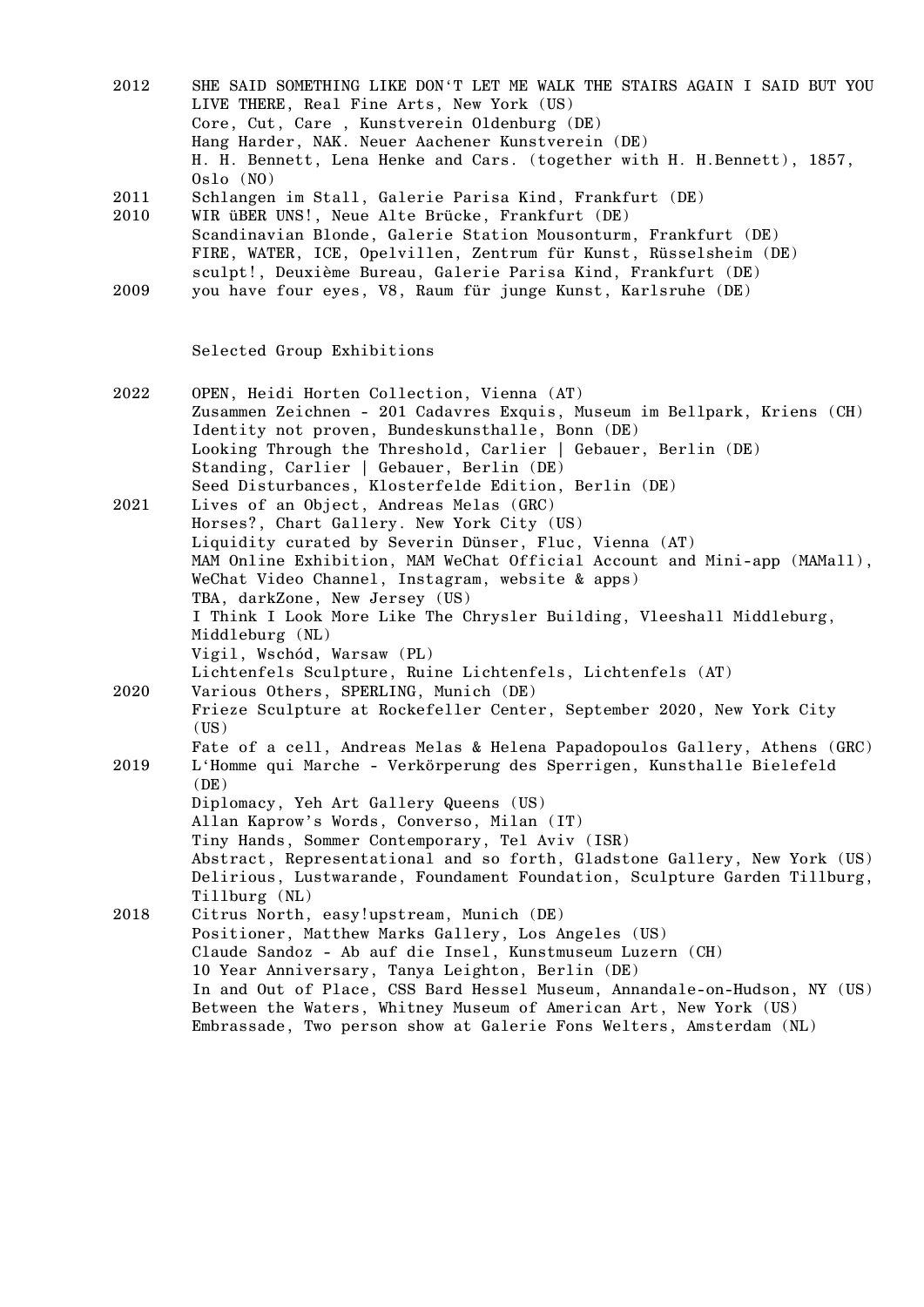| 2017       | in awe at Kunsthalle Exnergasse, Vienna (AT)<br>Galocher, Bortolami Gallery, New York (US)<br>No Eyes Dry, One and J. Gallery, Seoul (KOR) |
|------------|--------------------------------------------------------------------------------------------------------------------------------------------|
|            | Art Encounters, Timisoara Contemporary Art Biennale (RO)                                                                                   |
|            | Dirge, JTT, New York (US)                                                                                                                  |
|            | 99 Cents or Less, Museum of Contemporary Art Detroit (US)                                                                                  |
|            | Made in Germany III, Sprengel Museum, Hannover (DE)                                                                                        |
|            | Huetti, Mini Goethe Institute, New York (US)                                                                                               |
|            | Shortlisted for High Line Plinth, The High Line, New York (US)                                                                             |
|            | Art Basel Parcours, curated by Samuel Leuenberger, Basel (CH)                                                                              |
|            | The Year of the Monkey, at Emanuel Layr Gallery, Rome (IT)                                                                                 |
|            | Vertical Gardens, Antenna Space, Shanghai (CN)                                                                                             |
| 2016       | La Biennale de MONTREAL, Montreal, (CAN)                                                                                                   |
|            | Fieber, Emanuel Layr Gallery in Vienna, Austria (with Lisa Holzer &                                                                        |
|            | Margaret Raspé) (AT)                                                                                                                       |
|            | WHAT PEOPLE DO FOR MONEY: SOME JOINT VENTURES with M/L Artspace at                                                                         |
|            | MANIFESTA 11, Zurich (SUI)                                                                                                                 |
|            | Groupshow at Kaufman Repetto, Milan (IT)                                                                                                   |
|            | Garden Show at Regards, Chicago (curated by Sam Korman) (US)                                                                               |
|            | with M/L Artspace at 9th Berlin Biennale, Berlin (DE)                                                                                      |
|            | Fellbach Small Sculpture Triennial, Stuttgart (DE)                                                                                         |
|            | RUN, RUN, RUNWAY at Rod Bianco, Oslo (NO)                                                                                                  |
| 2015       | National Gallery II, Empire, Chewdays, London (UK)                                                                                         |
|            | SOME GALLERIST'S, ML Artspace at the Duck, Berlin (DE)                                                                                     |
|            | Emerging Artist Fellowship Exhibition, Socrates sculpture park, Queens,<br>$NY$ (US)                                                       |
|            | Triennial: Surround Audience New Museum, New York (US)                                                                                     |
|            | The problem today is not the other but the self, Ludlow 38, New York (US)                                                                  |
|            | Please Respond, ML Artspace, Venice (IT)                                                                                                   |
|            | Flickr Café, Cologne (DE)                                                                                                                  |
|            | G.I.F.T. at Der Tank, Zurich (CH)                                                                                                          |
|            | Random Rules, Aschaffenburg (DE)                                                                                                           |
| 2014       | Revlery, Kunsthalle Bern (CH)                                                                                                              |
|            | Skulptur in Reflexion, Kuenstlerhaus Graz (AT)                                                                                             |
|            | Bloomington, Bortolami Gallery, New York (US)                                                                                              |
|            | Warm Math, Balice Hertling Gallery, New York (US)                                                                                          |
|            | ML Artspace, New York, NY, DAS GESAMTSEXWERK (US)                                                                                          |
| 2013       | Soft Wear, Sandy Brown, Berlin (DE)                                                                                                        |
|            | Love of Technology, MOCA Miami, FL (US)                                                                                                    |
|            | Freak Out, Greene Naftali Gallery, New York (US)                                                                                           |
|            | Köln Skulptur #7, Skulpturenpark Köln (DE)                                                                                                 |
|            | One After One, Vilma Gold, London (UK)                                                                                                     |
|            | On Thomas Baryle, The Artist's Institute, New York (US)                                                                                    |
| 2012       | Neue Alte Brücke & Real Fine Arts @ Valentin, Galerie Chez Valentin,                                                                       |
|            | Paris (FR)                                                                                                                                 |
|            | FLIP, ART METROPOLE, Toronto CN) (in Lena CV bei "2013")                                                                                   |
|            | If I had eight hours my axe., Kunst Raum Riehen, Basel (CH)                                                                                |
| $\bf 2011$ | KW69 #3, Kalte Gesellschaft, (curated by Judith Hopf), KW Institute for                                                                    |
|            | Contemporary Art, Berlin (DE)                                                                                                              |
|            | Where Language Stops, Wilkinson Gallery, London (UK)                                                                                       |
|            | Kunststudentinnen und Kunststudenten stellen aus, Bundeskunsthalle Bonn<br>(DE)                                                            |
|            | The Long Day Wanes, The Malayan Triology, ZINGERpresents, Amsterdam (NL)                                                                   |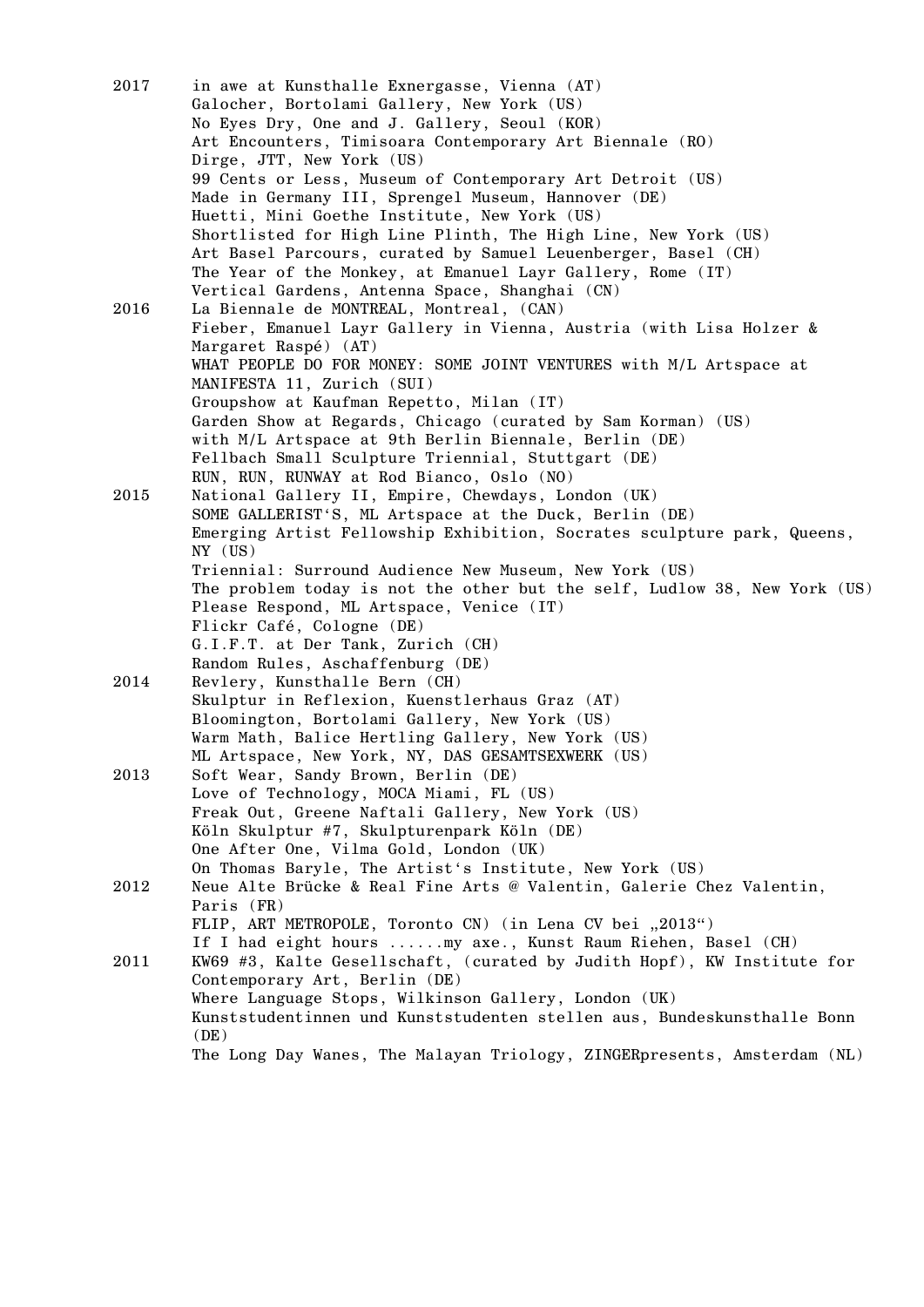| 2010 | Another Romance, The 2010 New Wight Biennial, (invited by Daniel        |
|------|-------------------------------------------------------------------------|
|      | Birnbaum) UCLA, Los Angeles (US)                                        |
|      | Geschmacksverstärker, Städelschule Absolventenausstellung 2010, MMK     |
|      | Zollamt, Museum of Modern Art, Frankfurt am Main (DE)                   |
|      | Something Blue - A Curiosa, Contemporary Erotica - Pilot Issue, Book    |
|      | Launch at Archive Kabinett, Berlin (DE)                                 |
|      | Placed in the Heat of the Night, Förderpreis 2010, Westfälischer        |
|      | Kunstverein, Münster (DE)                                               |
| 2009 | UN DIMANCHE SANS FIN, 112 Hudson Street, New York (US)                  |
|      | Übermorgenkünstler, Kunstverein Heidelberg (DE)                         |
|      | Soleil, prends garde à toi!, Bockenheimer Depot, Frankfurt (DE)         |
|      | openingheimer, Vanish, Frankfurt am Main (DE)                           |
|      | Multiples, Mari Paz Gallery, London (UK)                                |
|      | Peeping Tom, CCA, Glasgow, Scotland (GB)                                |
|      | frankfurt good wood, Gallery HOLD & FREIGHT, London (UK)                |
|      | Boxer, Literaturhaus, Frankfurt am Main (DE)                            |
| 2008 | Hotel Marienbad 002: Sammlung Rausch, KW Institute for Contemporary Art |
|      | Berlin (DE)                                                             |
|      | value is in activity, Stoltzestrasse, Frankfurt am Main (DE)            |

Public Collections

Permanent collection of the Whitney Museum of Modern Art in New York, the CCS Bard Museums in Annandale-on-Hudson, New York, in the Institute of Contemporary Art Miami in Florida, in the Mamco- the modern and contemporary Art Museum in Geneva, Switzerland and in the Kunsthalle Bern, in Bern, Switzerland.. As well as at the Sammlung Verbund Wien in Austria, the Socrates Sculpture Park in Queens, New York, The Skulpturen Park Koeln, at the Skulpturen Museum Glaskasten Marl, and the Kunsthalle Bielefeld, all three in Germany.

Artist Talks / Public Lectures / Presentations

2021 Visiting Artist Lecture, Malmö Art Academy, Sweden

- 2020 Artist Talk, Lena Henke, Dominique Knowles and Megan Francis Sullivan in Conversation with Stephanie Weber, online
- Visiting Artist Lecture, Jutland Art Academy in Arhus, Denmark 2019 Visiting Artist Lecture, Bard College Annadel on Hudson, New York Visiting Artist at De Ateliers in Amsterdam, Netherlands Swiss Institute, Senior Class education program, New York, USA Engadin Art Talk in Zuoz, Switzerland; A panel discussions led by Daniel Baumann (Director of the Kunsthalle Zurich), Bice Curiger (Artistic Director of the Fondation Vincent van Gogh Arles), Hans Ulrich Obrist (Artistic Director of the Serpentine Gallery in London) and Philip Ursprung (Professor for Art and Architectural History at the ETH Zurich). 2018 New Museum, Social Fabric: On Thomas Bayrle's Expanded Network. A conversation with Alex Kitnick, Jacolby Satterwhite, and Jordan Wolfson. July 2018 Artist talk, Kunsthalle Zurich, Switzerland. Visiting Artist Lecture, Sitterwerk St. Gallen, Switzerland. Panel Conversation, Kunst und Kommerz, Trogen, Switzerland. 2017 BKM-Talks, Zürcher Hochschule der Künste ZHdK, Zurich,Switzerland Artist talk, Kunsthalle Frankfurt, Germany. Visiting Artist Lecture, Harvard University, Boston. 2016 Visiting Artist Lecture, Akademie der Kuenste, Mainz, Germany.
- Visiting Artist Lecture, Akademie der Kuenste, Duesseldorf, Germany.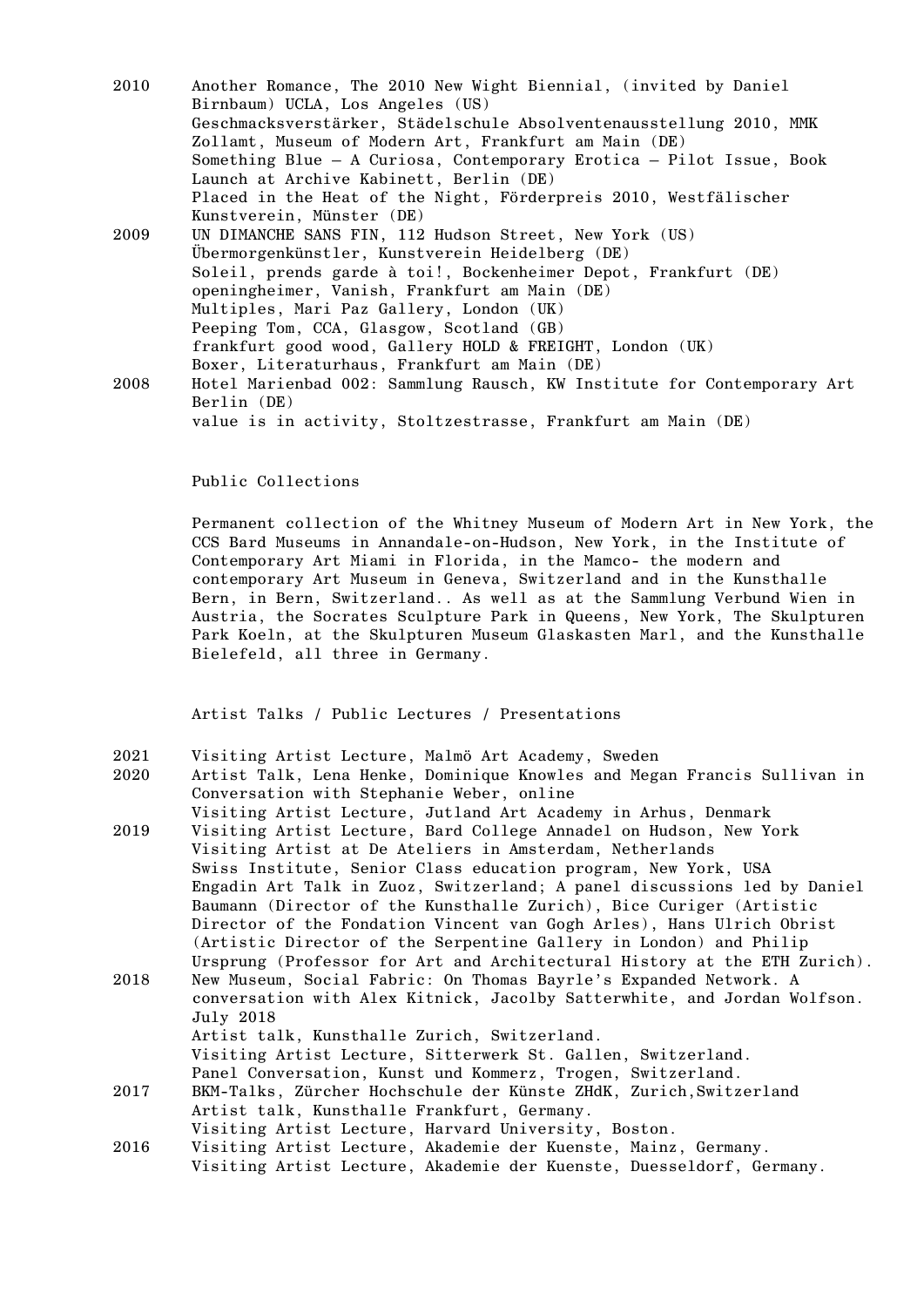2015 Visiting Artist Lecture, Department of Fine Arts, Pratt Institute, New York.

## Publications

2020 Lena Henke: My Fetish Years, 2020 The publication does not present Henke's work as a chronological sequence but focuses rather on four central, recurring themes: intervention, appropriation, desire, and Self. The monograph will be published in conjunction with the exhibition Lena Henke: My Fetish Years at the Museum für Gegenwartskunst Siegen, 27 September 2019 – 26 January 2020. Editors: Anna Goetz, Thomas Thiel, Museum für Gegenwartskunst Siegen Text: Anna Goetz, Thomas Thiel, Simon Baier, Stefanie Böttcher Design: Fabian Bremer,Pascal Storz Published by Spector Book, Berlin 252 pp. with 60 black-white and 240 color illustrations, perfect bound softcover Language(s): English, German Edition: 800 copies ISBN:978-3-95905-360-0 2017 LENA HENKE "SCHIRN ROTUNDE" A catalog published in conjunction with the exhibition: Lena Henke "Schrei mich nicht an, Krieger" at Schirn Kunsthalle Frankfurt from 28. April - 30 Juli 2017. Editor: Katharina Dohm Catalogue Management: Antonia Lagemann Essay: Katharina Dohm Translation: Susanne Hondl Design: Michael Satter Lithography: Herbert Gartner Printing & Binding: Pöge Druck, Leipzig Images: Wolfgang Günzel & Topical Cream © Schirn Kunsthalle Frankfurt, Authors and the artist Published by VfmK Verlag für moderne Kunst GmbH www.vfmk.org ISBN: 978-3-903153-36-3 2015 Lena Henke 2010-2015: A concertina style artists book illustrating Lena Henke's body of work from 2010-2015, with a text by Alex Kitnick. Editor: GWK, Fürstenbergstr. 14, D – 48147 Münster, Illustration: Drew Alderfer | Essay: Alex Kitnick | Translation: Gerrit Jackson Copy-editing: Susanne Schulte, Daniel Berchenko | Design: Lena Henke & Drew Alderfer Production: Druckerei Kettler, Bönen, Germany © GWK, Verlag Kettler Edition of 400 copies + a unique artist edition of 40 hand colored copies ISBN: 978-3-86206-550-9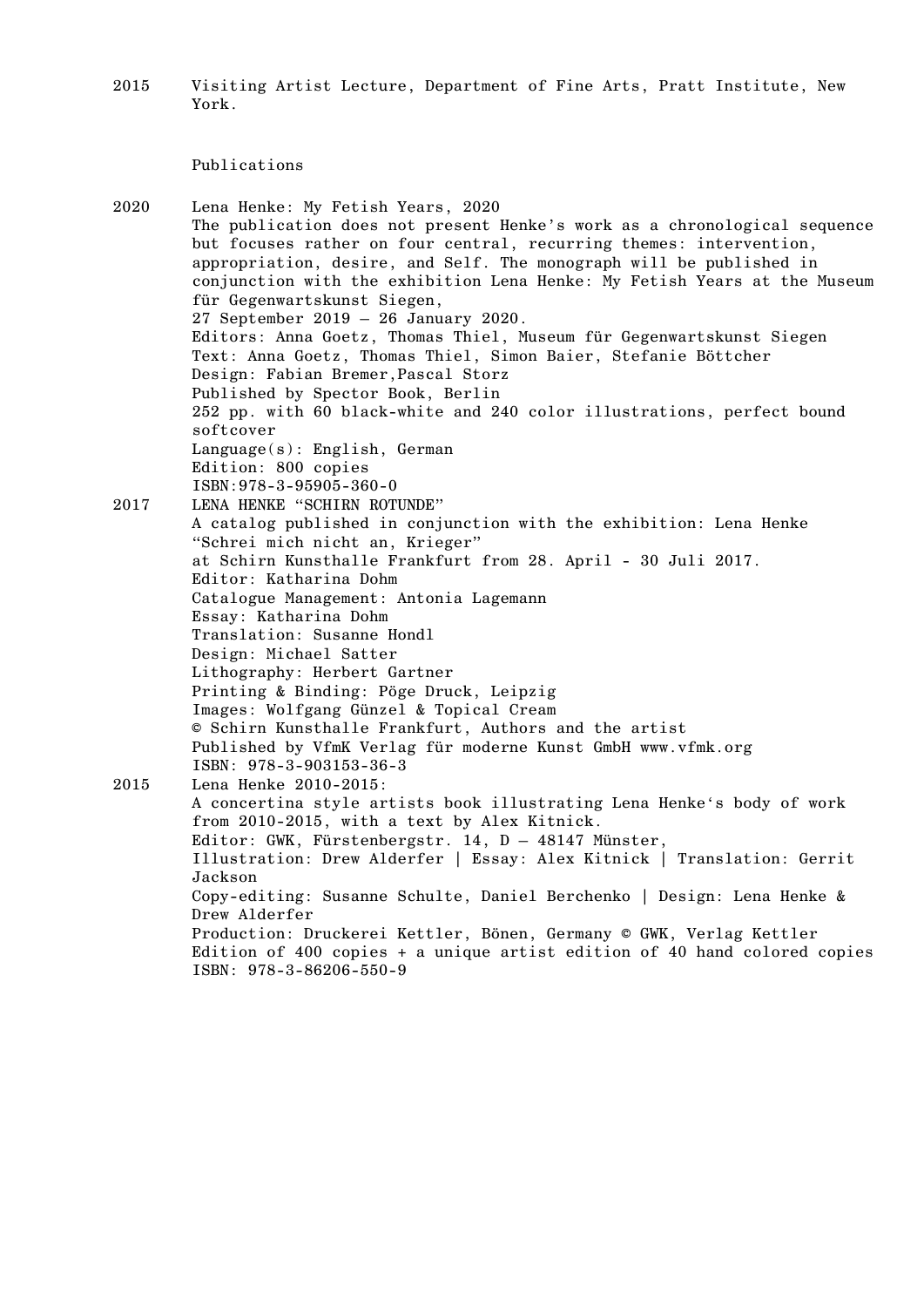2014 Yes, I'm pregnant! This magazine was published on the occasion of the Project  $25/25/25$  - 25 Years 25 Artists 25 Pictures by the Kunststiftung NRW in collaboration with the Sklulpturenmuseum Glaskasten Marl and for the exhibitions: Lena Henke, Yes I'm Pregnant!, 2014 Skulpturenmusuem Glaskasten, Germany and Lena Henke, Geburt und Familie, 2014, White Flag Projects, Saint Louis, Missouri, USA Publisher: Kunststiftung NRW Created by: Lena Henke, Andrew Alderfer Photography: Phillip Ruehr Print Production Design: Hugo Hoppmann Arthandling: Jonas Gerhard Printed by: DZA, Druckerei zu Altenburg, D-Altenburg 2012 FIRST FACES This catalog is published on the occasion of the exhibition by Lena Henke, Hang Harder at NAK. Neuen Aachener Kunstverein (5.Februar — 22. April 2012 ) and Core, Cut, Care. At (OKV) Oldenburger Kunstverein (1. Juni - 29. Juli 2012). © 2012 the Artist / the Authors/ the Photographers, NAK. Neuer Aachener Kunstverein Published by: Lena Henke, Julia Jung, Stephanie Seidel for NAK. Neuer Aachener Kunstverein Essays: Christian Egger, Felix Riemann, Kristina Scepanski Translations: Nicolas Grindell Proof Reading: Stephanie Seidel, Erik Smith Graphic Design: Dan Solbach Photography: Simon Vogel (NAK), Roman Maerz (OKV) Printed by: Altebach Leipzig Edition of: 500 International distribution: www.mottodistribution.com SBN: 978-8-8674-9030-1 Typecasting: An Assembly of Iconic, Forgotten and New Vitra Characters Edited by Robert Stadler, Vitra Design, Museum, English176 pages, approx. 350 images ISBN 978-3-945852-29-3 Trinity Animation 2007-2009, Philosophische-Theologosche Hochschule Sankt Georgen (ed.), Frankfurt 2009 Wandering No. 1, p. 162, ISSN:2235-4417, 2012, Wandering Magazine Geschmacksverstärker – Städelschule Absolventenausstellung, MMK Zollamt (ed.), Frankfurt 2010 Art Encounters, 2017 Biennale in Timisoara and Arad. ISBN: 978-606-93957-8-3 25 Jahre, Kuensterinnen, Museen, 2015. Published by Walter Koenig Verlag. ISBN: 978-86335-804-4 Made In Germnay III, 2017. Published by Snoeck Verlag, ISBN: 978-3-86442-208-9 Koeln Skulptur #7, 2015. Published by Walter Koenig Verlag. ISBN: 978-3-86335-469-5 The Present in Drag, 9th Berlin Biennale for Contemporary Art, 2016. Published by Distanz Verlag: ISBN: 978-3-955476-155-5 Ökologien des Alltags,13.Triennale Kleinplastik Fellbach, 2016. Published by Kerber Verlag: ISBN: 978-3-7356-0229-9

## Press

2021 Lena Henke Discusses Distances and Desires (Interview), Carina Bukuts, Frieze Magazine, May 2021 Artist Features: Lena Henke by Vivien Trommer, Tique Materialtour I, Stiftung Sitterwerk, May 2021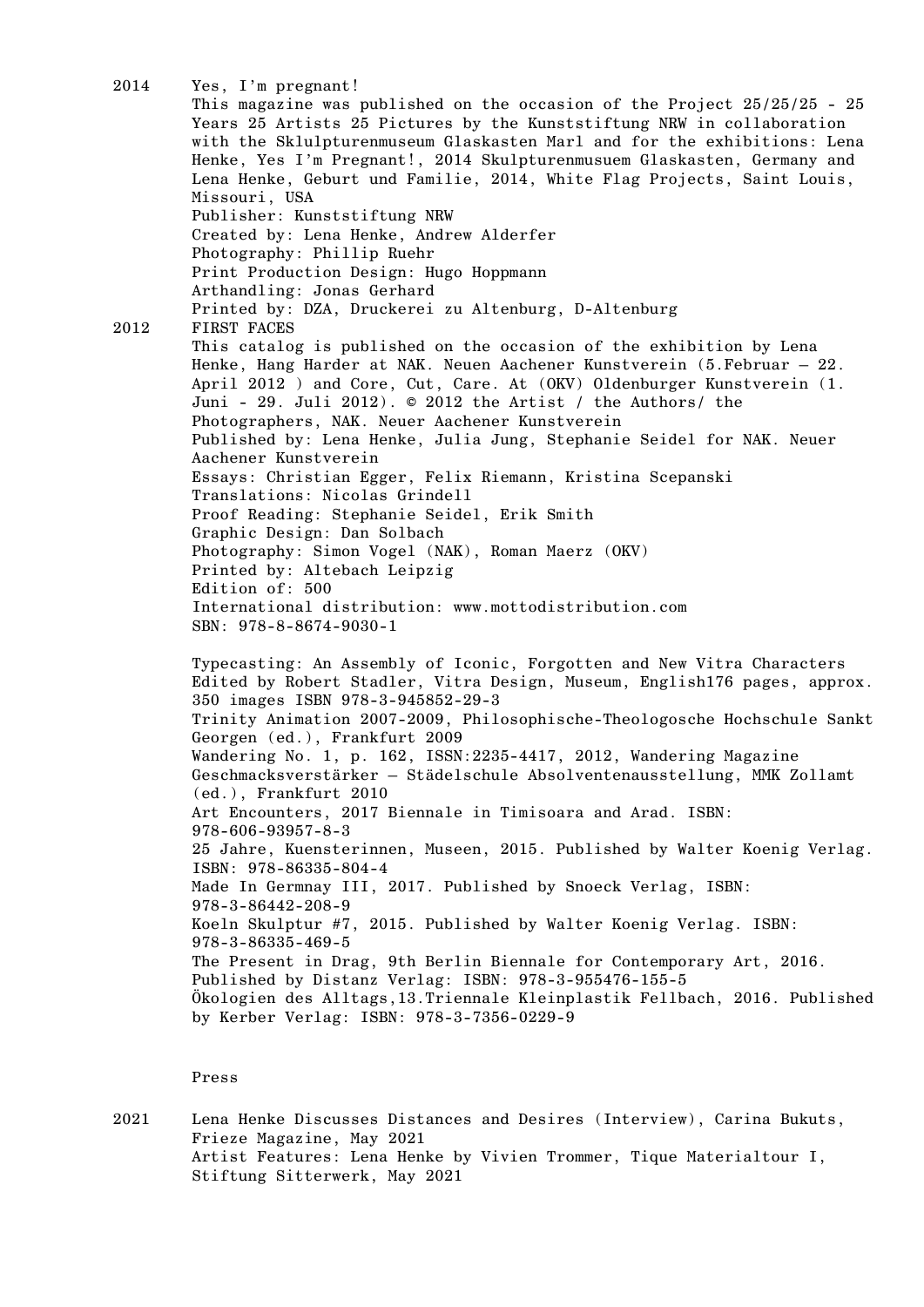| 2020 | Learning From Doxiadis: Object Lessons in Athens by Despina Zefkili,<br>Ocula                                                                                                                                                                                                                      |
|------|----------------------------------------------------------------------------------------------------------------------------------------------------------------------------------------------------------------------------------------------------------------------------------------------------|
|      | Artists As Mapmakers: Lena Henke Interviewed by Owen Duffy, Bomb Magazine<br>New Gotham by Franklin Melendez, Kaleidoscope, Fall/Winter Issue 2020                                                                                                                                                 |
|      | Frieze Sculpture to Return to the Rockefeller Center Later This Year by<br>Jack Stanley, Hyperbeast                                                                                                                                                                                                |
|      | Here's a first look at Rockefeller Center's major new sculpture<br>installation by Shaye Weaver, TimeOut                                                                                                                                                                                           |
|      | Frieze Sculpture at Rockefeller Center Cultivates an Urban Garden with<br>Mighty Artworks by Stephanie Sporn, Galerie                                                                                                                                                                              |
|      | Free outdoor sculpture garden opens at Rockefeller Center by Devin<br>Gannon, 6sqft                                                                                                                                                                                                                |
|      | Review: Various Others by María Inés Plaza Lazo, Arts of the Working<br>Class                                                                                                                                                                                                                      |
|      | In München mit voller Kraft voraus by Brita Sachs, Frankfurter Allgemeine<br>Zeitung                                                                                                                                                                                                               |
|      | Your Guide to This Year's Gallery Share in Munich by Carina Buktus,<br>Frieze                                                                                                                                                                                                                      |
|      | On the Weekends that were - Munich, Zurich, and Berlin by Colin Lang,<br>Spike                                                                                                                                                                                                                     |
|      | Ross, nicht Reiter by Evelyn Vogel, Süddeutsche Zeitung 2020                                                                                                                                                                                                                                       |
| 2019 | 10 Events to Attend in New York City this Week, ArtNews<br>How Quitting Instagram Made Me Appreciate Art Again by Scott Indrisek,<br>Artsy                                                                                                                                                         |
|      | See Lena Henke: Germanic Artifacts by Jerry Saltz, New York 2019                                                                                                                                                                                                                                   |
|      | Keine Frauensache by Vivien Trommer, Frankfurt, Welt am Sonntag, 2019<br>Metropolis, Netherlands: Lena Henke Push/Off/Against, 2019                                                                                                                                                                |
| 2018 | Flash Art Magazine, Interview with Tenzing Barshee, June 2018                                                                                                                                                                                                                                      |
|      | Spike Magazine, Lena Henke in conversation with Max Buschman, May 2018                                                                                                                                                                                                                             |
|      | Collectors Agenda, Lena Henke in conversation with Alexandra-Maria Toth,<br>May 2018                                                                                                                                                                                                               |
|      | Frieze Magazine, Casting Call by Laura Mac-Lean Ferris, April 2018<br>Monopol Magazine, Portrait Lena Henke, April 2018                                                                                                                                                                            |
|      | Swiss Institute Visions: Lena Henke and Autocartography: New York based<br>artist Lena Henke discusses her fascination with urban planning and<br>design, and in particular the notorious city planner Robert Moses, who<br>took a 'meat axe' to the New York as though it were a sculpture of his |
|      | own. From the BQE to Dead Horse Bay, Henke describes personal<br>psychogeography of the city. (Season 01, Episode 09)                                                                                                                                                                              |
| 2017 | Tages Woche Basel, Art Basel Parcours, June 2017                                                                                                                                                                                                                                                   |
|      | New Fantasies of Modernism by Aria Dean. Cura Magazine June 2017<br>Berlin Art Link, Fantasy / Private as Public: Lena Henke in conversation                                                                                                                                                       |
|      | with Penny Rafferty, May, 2017                                                                                                                                                                                                                                                                     |
|      | Hessische Kultur Stiftung: Stipendiatin Lena Henke, January 2017<br>Irrationality Versus Modernism by Vivien Trommer at Schirn Magazine,<br>February 2017                                                                                                                                          |
|      | Sand im Kunstgetriebe: Frankfurter Allgemeine Zeitung, April 2017                                                                                                                                                                                                                                  |
|      | Artforum: Critics Pick by Vivien Trommer, July 2017<br>Leise rieselt der Sand und die Gedanken: Frankfurter Neue Presse, April<br>2017                                                                                                                                                             |